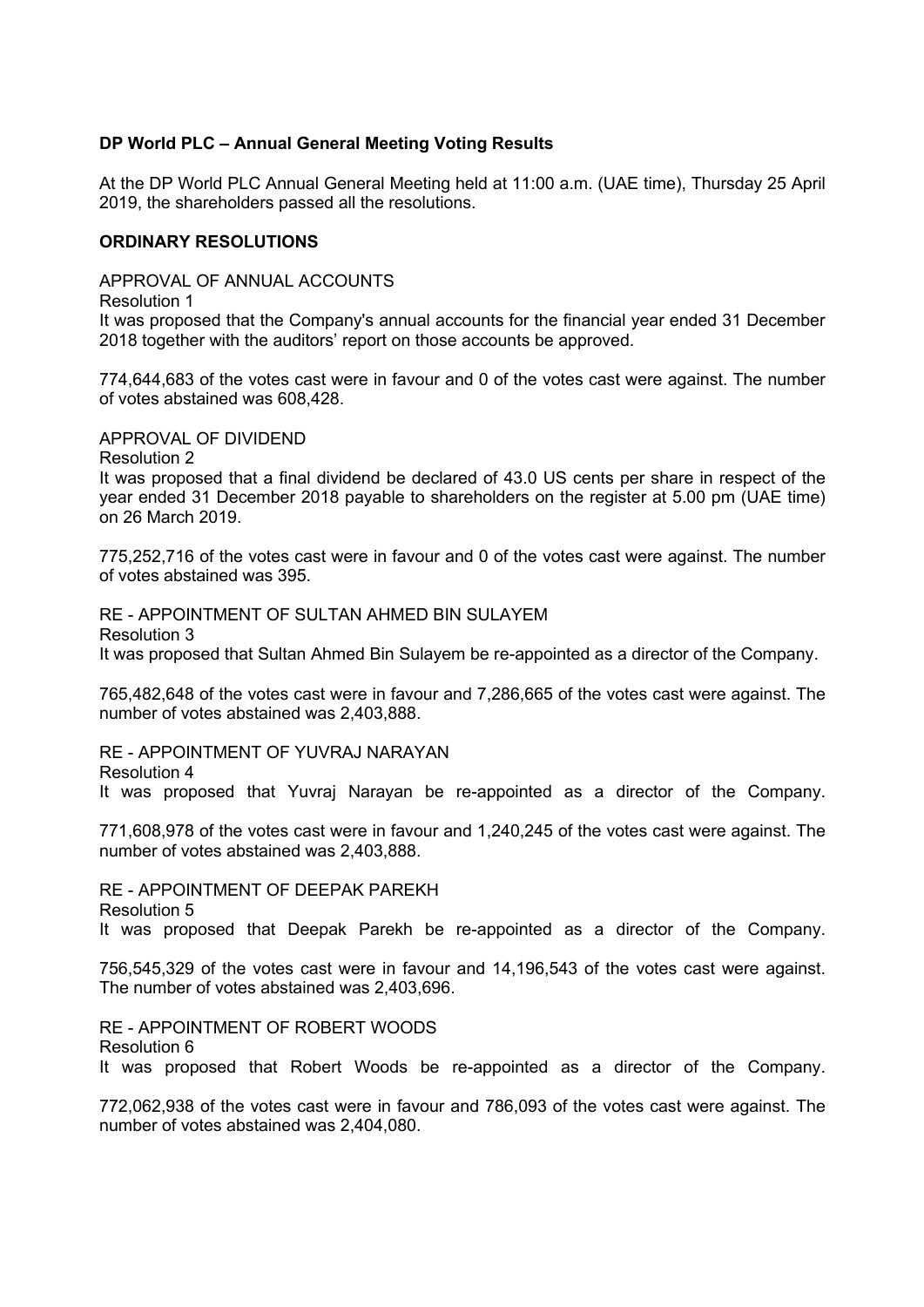RE - APPOINTMENT OF MARK RUSSELL Resolution 7 It was proposed that Mark Russell be re-appointed as a director of the Company.

772,206,263 of the votes cast were in favour and 642,768 of the votes cast were against. The number of votes abstained was 2,404,080.

RE - APPOINTMENT OF ABDULLA GHOBASH Resolution 8 It was proposed that Abdulla Ghobash be re-appointed as a director of the Company.

772,063,130 of the votes cast were in favour and 785,901 of the votes cast were against. The number of votes abstained was 2,404,080.

RE - APPOINTMENT OF NADYA KAMALI Resolution 9 It was proposed that Nadya Kamali be re-appointed as a director of the Company.

769,638,696 of the votes cast were in favour and 3,130,617 of the votes cast were against. The number of votes abstained was 2,403,888.

RE - APPOINTMENT OF MOHAMED AL SUWAIDI Resolution 10 It was proposed that Mohamed Al Suwaidi be re-appointed as a director of the Company.

751,906,545 of the votes cast were in favour and 18,602,926 of the votes cast were against. The number of votes abstained was 2,403,888.

RE - APPOINTMENT OF AUDITORS

Resolution 11

It was proposed that KPMG LLP be re-appointed as independent auditors of the Company to hold office from the conclusion of this meeting until the conclusion of the next general meeting of the Company at which accounts are laid.

773,307,708 of the votes cast were in favour and 1,337,167 of the votes cast were against. The number of votes abstained was 608,236.

REMUNERATION OF AUDITORS

Resolution 12

It was proposed to authorise the directors to determine the remuneration of KPMG LLP.

750,636,179 of the votes cast were in favour and 3,249,755 of the votes cast were against. The number of votes abstained was 21,130,246.

AUTHORITY TO ALLOT SHARES

Resolution 13

It was proposed to renew the existing authority allowing the Company to allot (or issue) up to a limited number of ordinary shares in the Company.

774,318,982 of the votes cast were in favour and 854,016 of the votes cast were against. The number of votes abstained was 203.